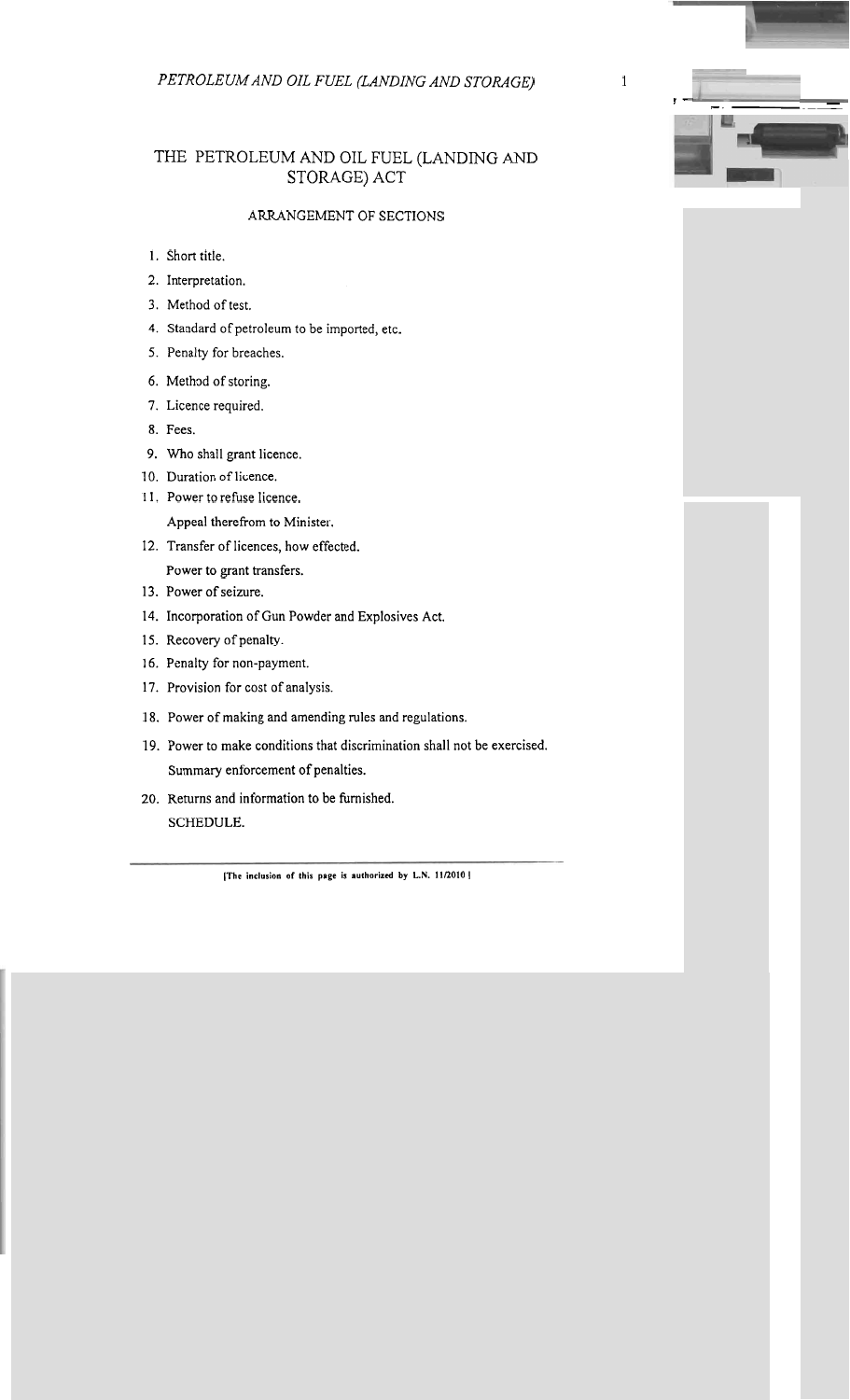## **THE PETROLEUM AND OIL FUEL (LANDING AND** *Cap.* **291.**<br>STORAGE) **ACT** *12 of 1985*

*sch.* 

**U of 1990.** *[13th November, 1925.1* 

**1.** This Act may be cited as the Petroleum and Oil Fuel **shorttitle. (Landing and** Storage) Act.

**2.** In this Act—

**tion.** 

- "motor spirit" means a petroleum hydro-carbon mixture or  $19/1990$ <br>other liquid with a boiling range between eighty degrees  $5.2$  (a). other liquid with a boiling range between eighty degrees and seven hundred degrees Fahrenheit and whose composition and other physical and chemical properties make it suitable for use in diesel or spark ignited internal combustion engines, and includes gasolene, diesel, oil, ethanol and methanol;
- "petroleum" means and includes all natural mineral oils, naphtha, petrol, gasolene, and all hydro-carbons whether natural or manufactured, which give **off**  inflammable vapour at a temperature at or lower than one hundred **and** fifty degrees **by** Fahrenheit's thermometer, when tested in the manner hereinafter **provided:**

Provided, however, that the sections of this Act relat**ing** to petroleum giving off any inflammable vapour at a temperature lower than seventy-three degrees of Fahrenheit's thermometer, shall apply to turpentine and turpentine substitute only when the same gives off inflammable vapour at a temperature lower than seventy degrees of Fahrenheit's thermometer;

"petroleum filling station" means any premises or place used or intended to be used for fuelling motor vehicles with petroleum by means of a pump, and includes any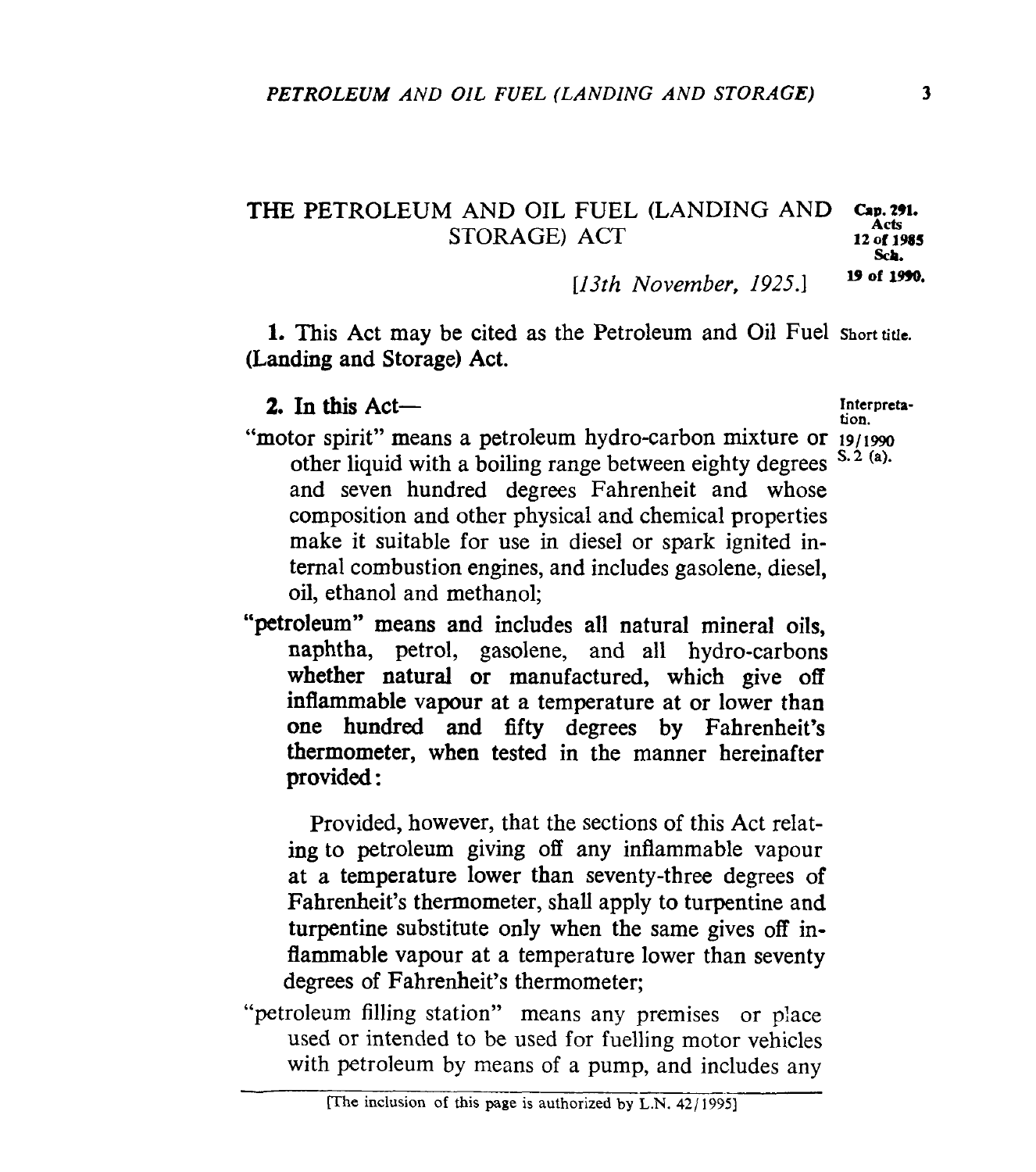building, petroleum storage tank or pump in, or used in connection with, any such premises or places;

- "oil fuel" includes all mineral oils whether refined or unrefined, imported into this Island which give off inflammable vapour at a temperature higher than one hundred and fifty degrees by Fahrenheit's thermometer when tested in the manner prescribed by this Act for testing petroleum;
- "a store for oil fuel" means any area specially appointed by the Minister for the storage of oil fuel in bulk and includes all ships, vessels, tanks, sheds, and other buildings moored in or erected on the area in accordance with the plans to be submitted and approved under any regulations made.
- **3.** The temperature at which any petroleum imported into this Island gives off inflammable vapour shall, if so required by the Collector of Customs at the port of entry, be, for the purposes of this **Act,** ascertained by such test apparatus and according to such directions **as** the Minister may from time to time by order prescribe.\* **Method** of *test.*

petroleum *to etc.* 

**Standardof 4.** Petroleum giving off inflammable vapour **at any**  be imported, temperature lower than seventy-three degrees of Fahrenheit's thermometer shall not be imported into, stored, or sold in this Island in vessels containing more than eight fluid ounces each except in steel or tin vessels so constructed as **to** prevent leakage or escape of vapour therefrom; every such steel or tin vessel being marked in conspicuous characters with a recognized description of its contents, such as petrol, gasolene, naphtha, or other appropriate name. with the addition of the words "Highly inflammable. Do not approach this vessel with a light or fire of any description".

**Penalty for breaches.** 

*5.* Any person who shall import, or cause to be imported into this Island, petroleum giving off inflammable vapour at any temperature lower than seventy-three degrees of Fahrenheit's thermometer, otherwise than in accordance

**Vide L. N. 297/1970.**<br>[The inclusion of this page is authorized by L.N. 42/1995]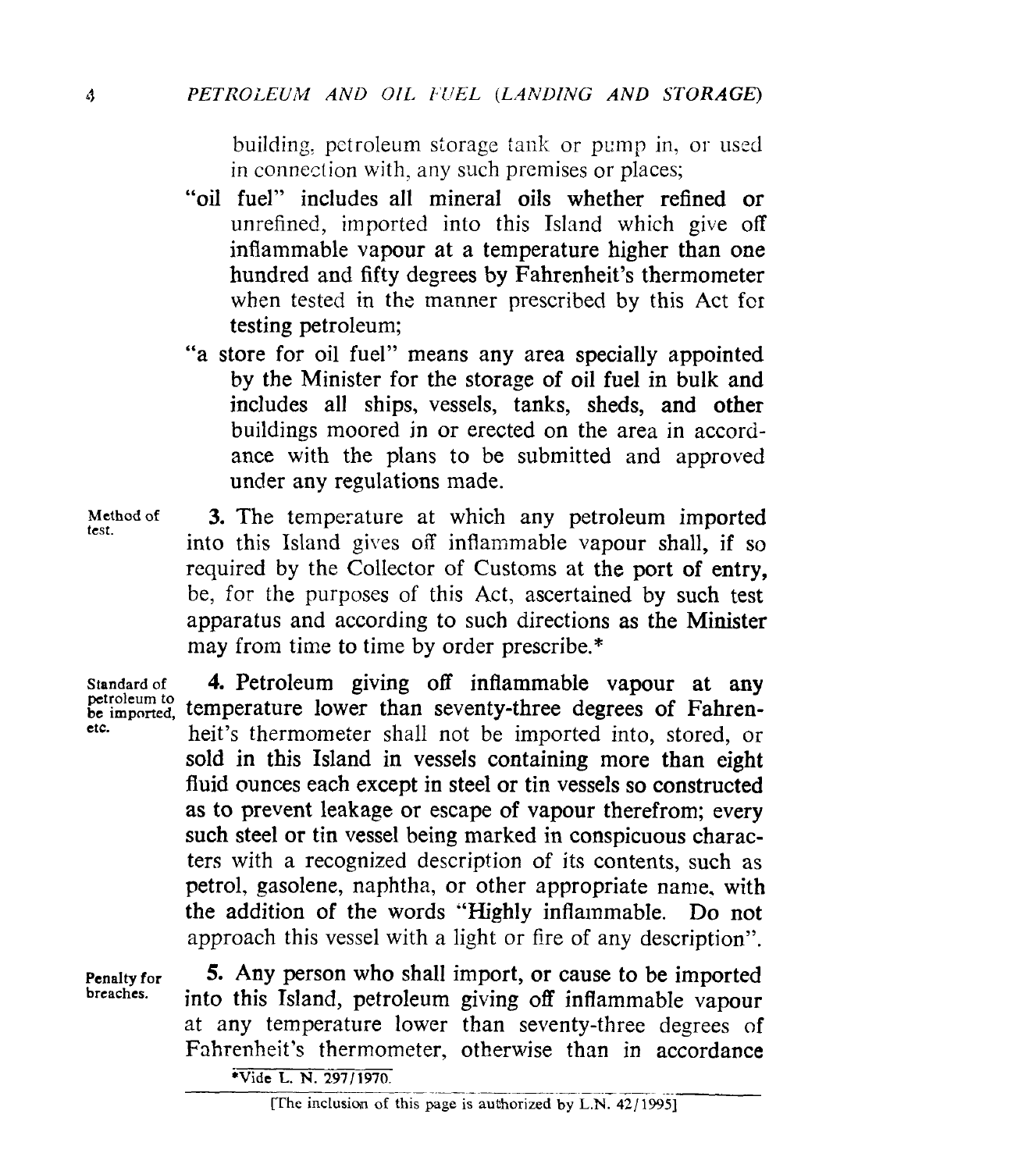with this Act, shall be deemed to be guilty of an offence against the provisions of the Customs Act, relating to the importation or bringing into this Island of any prohibited goods, or any goods, the importation **of** which is restricted, or to such provisions in any enactment passed in amendment thereof or substitution therefor, and shall be liable to the penalties and forfeitures therein mentioned. Any person in whose possession any such petroleum shall be found shall be deemed to be the importer thereof, unless and until he shall have proved the contrary to the satisfaction of the Commissioner of Customs and Excise, or of the **12/1985** court if proceedings be taken against him.

**6.** No petroleum shall be kept in quantity exceeding one **Method** of hundred and twenty gallons, or in the case **of** petroleum **storing.**  giving **off** inflammable vapour at any temperature lower than seventy-three degrees of Fahrenheit's thermometer, in quantity exceeding eight gallons, otherwise than in a building specially appointed for the purpose by the Minister, and under such conditions as to the mode of storage, the nature **of** the goods with which petroleum may be stored, and **as** to the testing of such petroleum from time to time, as may be prescribed by the Minister. Any petroleum kept in contravention of this section shall be forfeited, and in addition, the occupier of the premises, in which **ig/i99o**  such petroleum is kept, shall be liable to a penalty of five  $S<sup>3</sup>$ . hundred dollars a day for each day during which petroleum **is** therein kept in contravention of this Act.

**7.** No person shall deal in **or** sell petroleum by retail **Licence**  accordance with this Act, or otherwise than according to the terms of such licence, under a penalty not exceeding  $19/1990$ ten thousand dollars for each offence. anywhere within this Island, without a licence given in *s.* **4.** 

**8.**—(1) Every person desirous of applying for a licence to Fees.<br><sup>11</sup> retroleum by retail shall in respect of material lines.  $\frac{19/1990}{2}$ sell petroleum by retail shall, in respect of such licence, pay <sup>19/1990</sup> **included Example 3 and 2 and 3 and 3 and 3 and 3 and 3 and 3 and 3 and 3 and 3 and 3 and 3 and 4 and 3 and 4 and 4 and 4 and 4 and 4 and 4 and 4 and 4 and 5 and 5 and 5 and 5 and 5 and 5 and 5 and 5 and 5 and 5 and 5 an**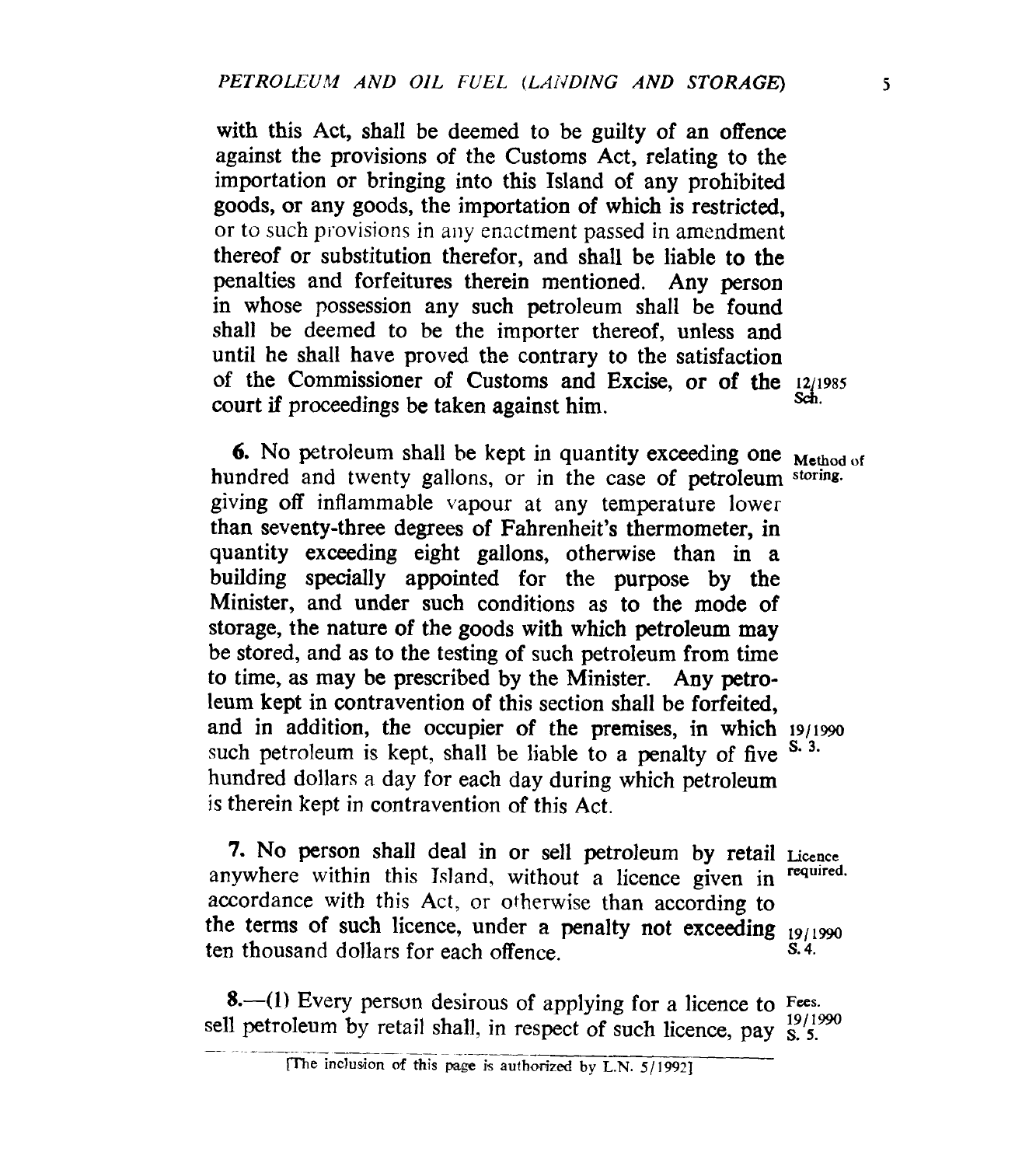to the Collector of Taxes for the parish the following fees (and shall obtain a receipt therefor)—

- *(a)* where the licence is to be in respect of the sale of kerosene, a fee of ten dollars; and
- *(b)* where the licence is to be in respect of the sale of motor spirit, the appropriate fee prescribed in the Schedule having regard to the grade of petroleum filling station operated by that person.

**(2)** The receipt referred to in this section **shall** in every case be forwarded by the applicant **to** the Clerk **of**  Courts of the parish, together with an application in **writing**  setting forth-

- *(a)* the nature of the licence desired; and
- *(b)* the premises for which the same is desired, stating as nearly as may be the position **of** the same; and
- *(c)* whether the applicant has ever before **held** a licence to sell petroleum by retail either under this Act, or any statute now repealed, and if **so**

**Schedule.**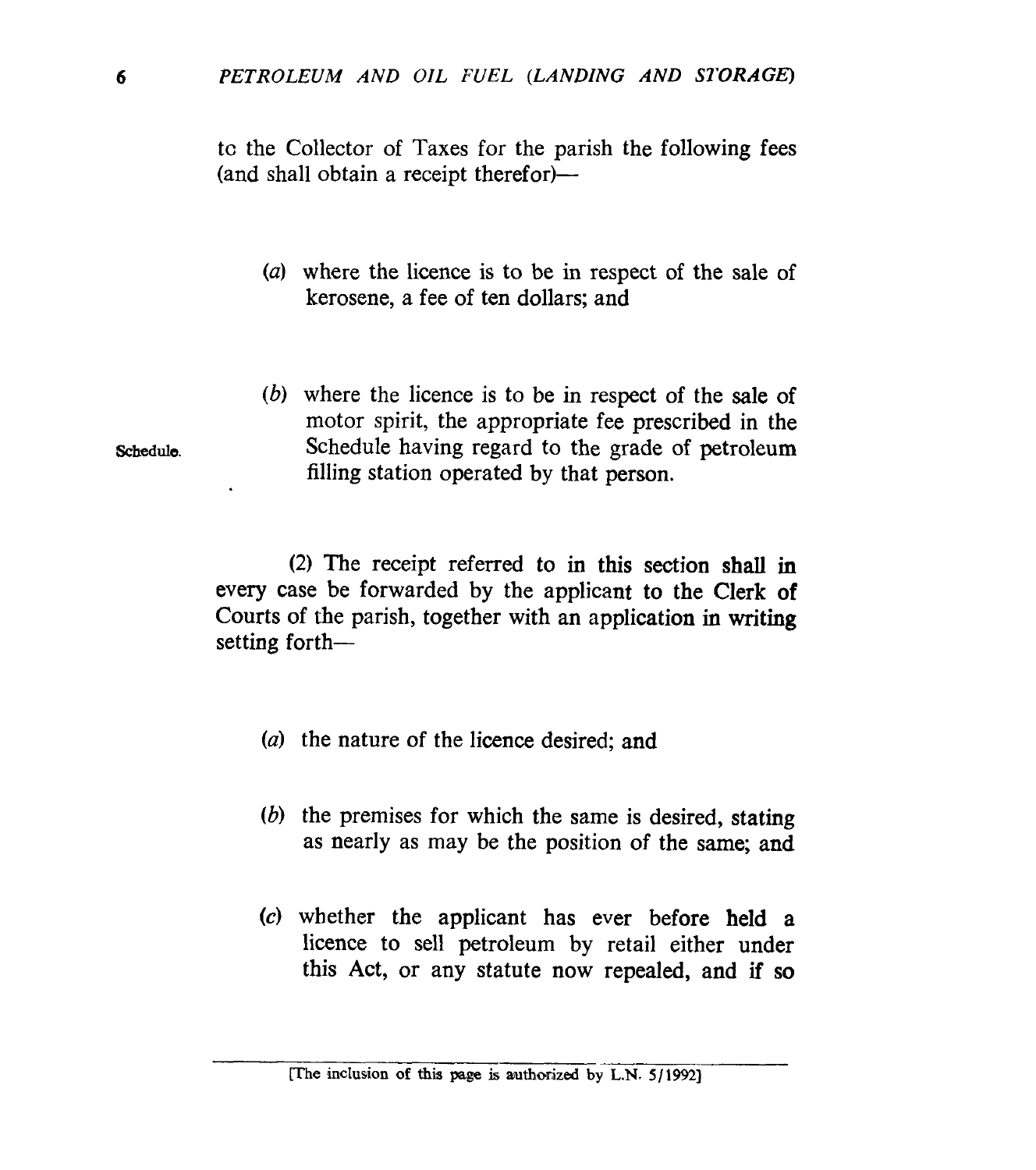when and where; and

(d) whether the premises for which the licence is required have, within the twelve months immediately preceding the application, been licensed under either this Act, or any other enactment, for the sale of petroleum:

Provided that if the application is for a renewal only it shall be sufficient, under paragraphs *(b)* and *(c)* to make a statement to that effect giving such reference to the licence held as will enable the Clerk to verify the allegation. The application shall in all cases be accompanied by a certificate from the Superintendent of **Police** for the parish showing that the premises for which a licence is desired are so situated and are in such a condition that, having due regard to public **safety,** the licence applied for may properly be granted.

*9.* The Resident Magistrate for any parish may grant **Whoshall licences** to sell petroleum by retail to such persons as he **prant** considers fit and proper for such purpose. **19/1990. s. 10.**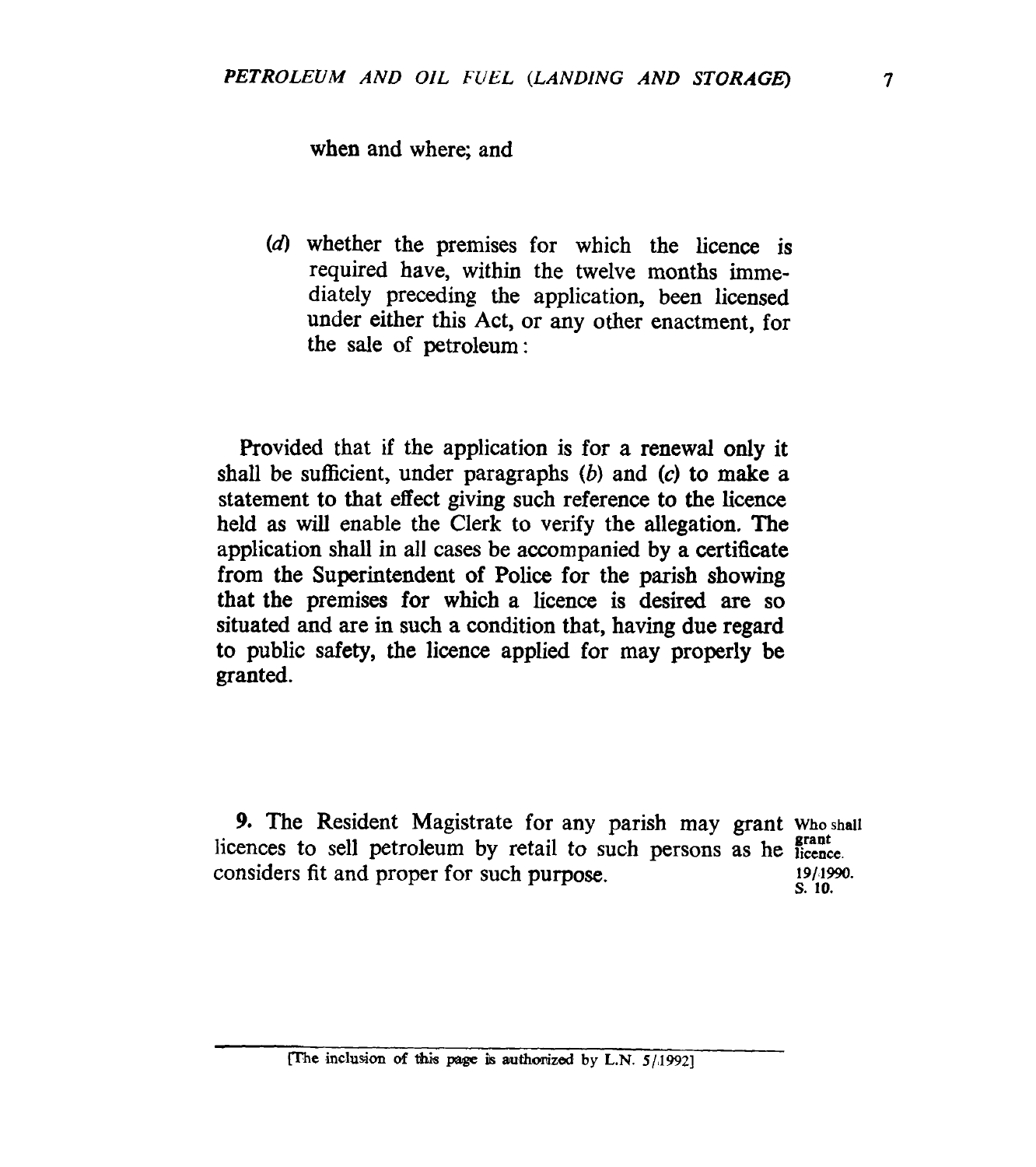**licence.** 

**Durationof 10.** Licences in pursuance of this Act may be granted for a limited time, not exceeding twelve months, and there may be annexed thereto any conditions as to renewal or otherwise which the Resident Magistrate may think necessary, and also as to the quantity of petroleum which may at any one time be kept on the premises, and also any other conditions for diminishing the **risk** of damage from explosion or fire, that the Resident Magistrate may determine. **If** any licensee be convicted under this Act of **any** breach of his licence, the Resident Magistrate, by whom he is so convicted, may make an order that his licence be determined, and therefrom his licence shall become void and **of** no effect.

**refuse** 

**therefrom to** 

**Power** to **11.** If on any application for a licence under this Act, the **licence.** Resident Magistrate refuse the licence, or grant the same only on conditions with which the applicant is Appeal dissatisfied, the Resident Magistrate shall, if required Minister. **by the applicant, certify in writing under his hands**  $s<sub>S.10</sub>$  the grounds on which he refused the licence, or annexed conditions to the grant thereof, and shall deliver the certificate to the applicant, who may thereupon, within ten days from the time of the delivery thereof, transmit the same to the Minister, together with a memorial praying that, notwithstanding such refusal, the licence may be granted, or such conditions may not be imposed, or **may**  be altered or modified in such manner and to such extent, as may be set forth in such memorial; and it shall be lawful for the Minister, if he think fit, on consideration of such memorial and certificate, and if he think it **necessary or**  desirable, after the enquiry from and a report by such person as he may appoint for that purpose, to grant the licence prayed for, either absolutely, or with such conditions as he thinks fit, or to alter the conditions imposed by the Resident Magistrate; and the licence so granted or altered, as the case may be, when certified under the hand **of** the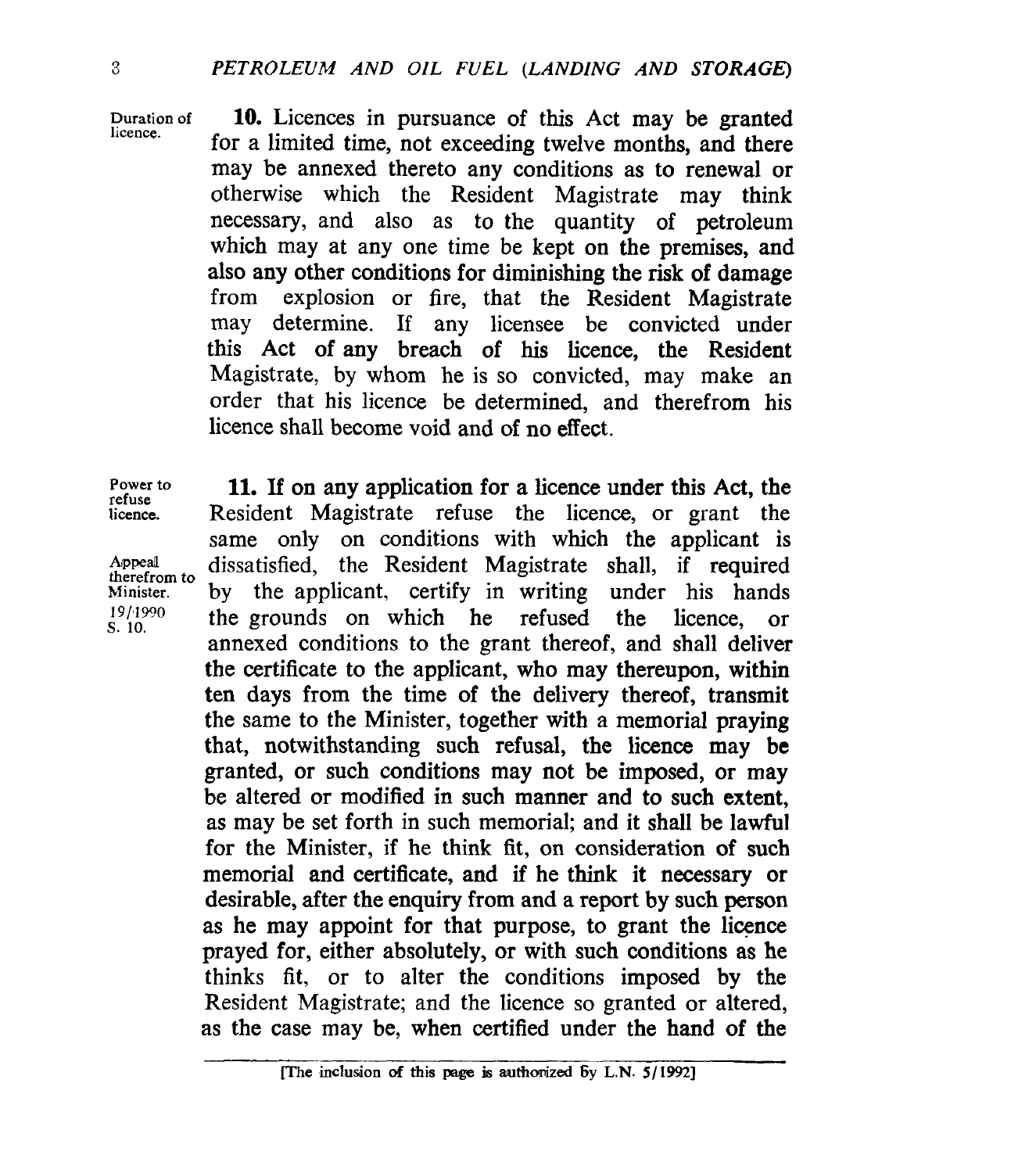Minister, shall be to all intents as valid **as** if granted by the Resident Magistrate, and shall be liable to the same fee.

12.-(1) Any holder of a licence may apply to the **Transfer** of Resident Magistrate to have his licence transferred to some  $_{\text{how}}^{\text{licences}}$ . other person or house within the parish. The application **effected.**  shall be in writing, and addressed to the Clerk of the Courts, not less than fourteen days before the day on which the application is to be considered. The applicant shall, not less than fourteen days before the day on which the application is to be made, give notice to the Superintendent of Police for the parish of his intention to make the application, and shall state the name, address and description of the proposed transferee, or the location and description of the proposed house. The Superintendent shall report thereon to the Resident Magistrate :

Provided that if the proposed transferee has at any time held a licence, or is recommended by the Superintendent, or if the proposed house is approved by the Superintendent in the parish, it shall be competent for the Resident Magistrate to deal with the application.

(2) It shall be lawful for the Resident Magis- **Powerto**  trate in case the conditions aforesaid have been **transfers.**  complied with, to grant such application, and he may 19/1990 make an order for such purpose which order shall he S. 10. entered in a book to be kept by the Clerk, and the party applying for such order shall pay to the Clerk the sum **of**  fifty dollars therefor, which amount shall be accounted for  $\frac{19}{1290}$ and paid over by such Clerk, at such times and in such manner as he is required **by** law to pay **over moneys**  received by him for stamps. *Brant*  make an order for such purpose, which order shall be

13. If any petroleum shall be kept, or shall be offered, or Power of exposed for sale, contrary to the provisions of this Act, **or**  the conditions of any licence under this Act, the same

[The inclusion of this page is authorized by L.N. 5/1992]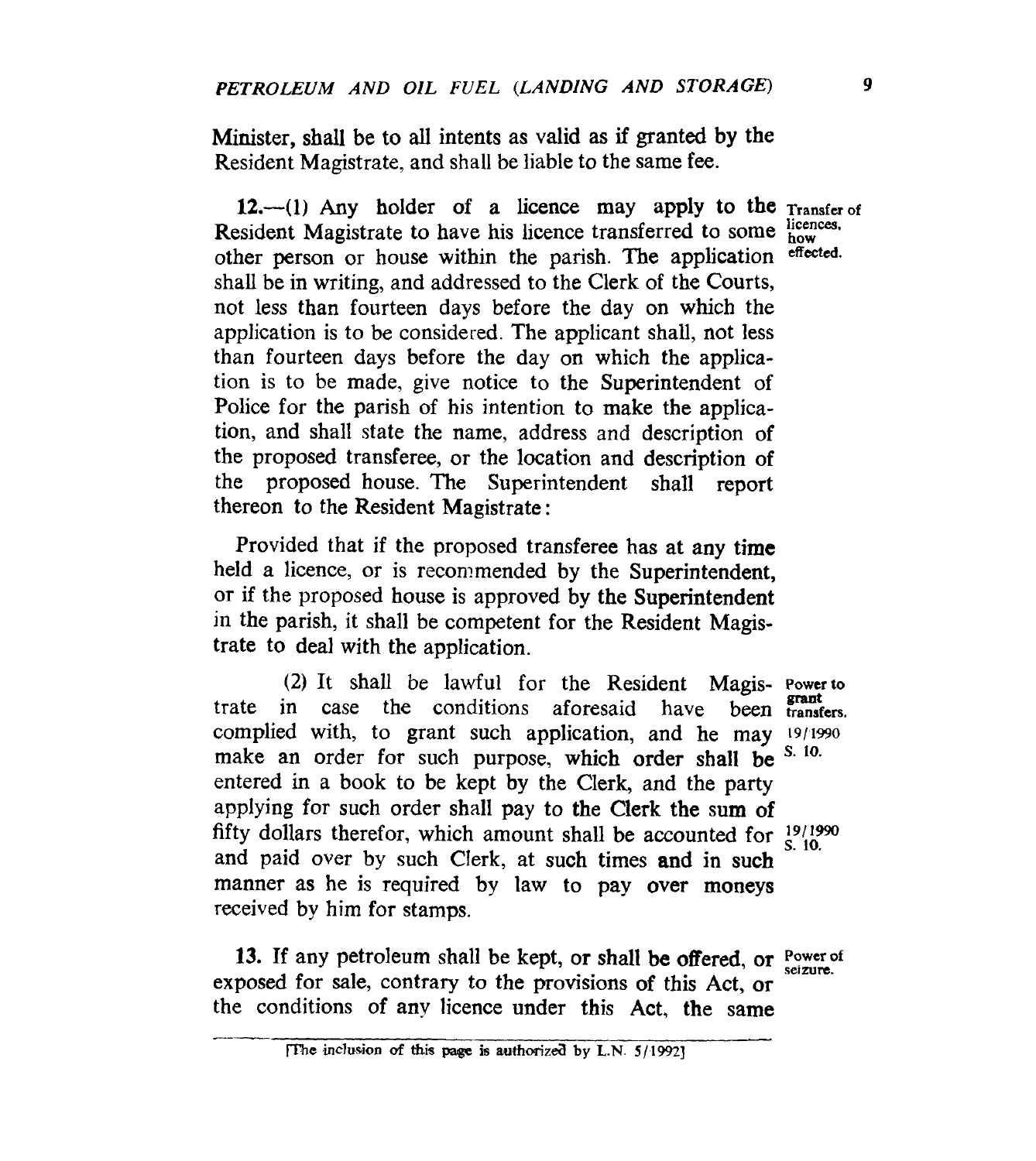shall be liable to be seized by any constable, and upon proof of such keeping, or of such offering, or exposure **for** sale, shall be adjudged by any Resident Magistrate, to be forfeited; and it shall be lawful for any officer, sub-inspector, or sergeant of constabulary, or other person appointed for that purpose by the Minister, at all reasonable times, to inspect and test all petroleum kept, or offered, or exposed for sale :

Provided always that **if** the person in whose possession such petroleum shall be found as aforesaid, shall claim to have a further test made on his behalf, the Resident Magistrate before whom complaint of the said offence may be laid, shall cause such further test to be made by the Island Chemist, or Government Chemist who shall certify the result of such further test in writing under his signature; and a paper, purporting to be such certificate and so signed, shall be accepted as evidence in the case, unless disproved.

**Incorpora**tion of **Gunpowder and Explosives Act.** 

**14.** Petroleum may be searched for in the same manner, under the same warrants, and subject to the same conditions, in, under and subject to which gunpowder may be searched for in pursuance of the Gunpowder and Explosives Act, or any enactment in amendment thereof or substitution therefor; and all the provisions **of** the said Act relating to searching for gunpowder, shall be incorporated with this Act. and be construed as **if** the word "gunpowder" in such provisions included petroleum as defined by this Act, and as if the Act therein referred to were this Act.

**Rscovery of penalty. 191 1990 S. 6. l5. Any** forfeiture or penalty, for an offence against this Act, may be enforced in a summary manner before a Resident Magistrate's Court.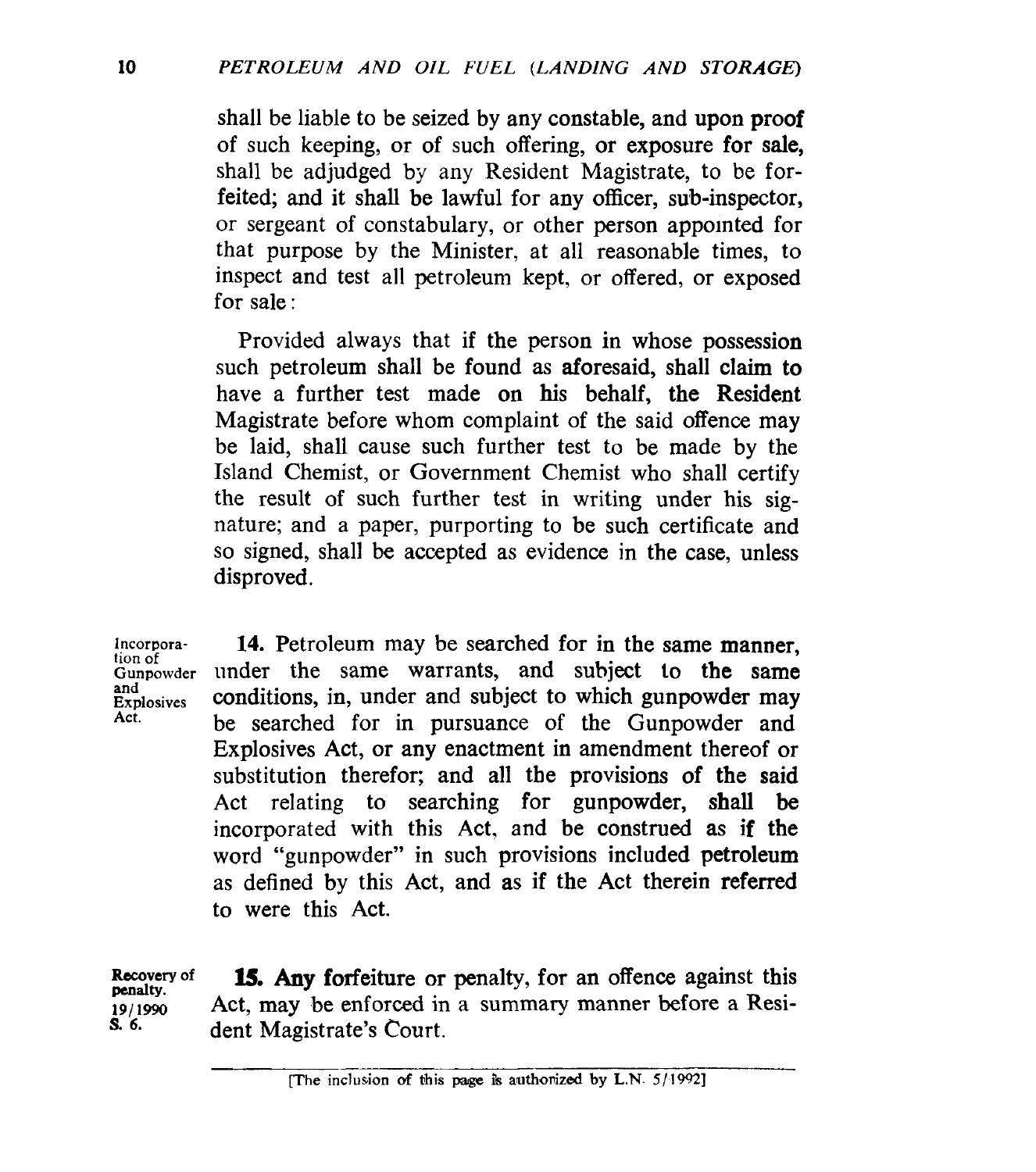**16.** If any penalty imposed under this Act be not paid **Penalty** for forthwith, the offender shall, in the discretion of the court, ment. be liable to imprisonment, with or without hard labour, in  $\frac{19}{19990}$ any prison, for a term not exceeding six months.

**17. On** every conviction a reasonable sum shall be *Provision* assessed by the court before which the case is heard, as the **analysis**. **cost** of any analysis made in accordance with this Act; and the amount so assessed shall be paid by the person convicted, **and** shall be in addition to any penalty which he may be condemned to pay.

**18.-(1)** Subject to the provisions of this Act, it shall be **Power of making and**  lawful for the Minister from time to time-

- *(a)* to make or amend rules governing the importa- **regulations.**  tion, transportation, storing and keeping for use or for sale, either by wholesale or retail, of petroleum generally, or of any specified description of petroleum;
- *(b)* to make regulations to govern the landing and storage of oil fuel imported into this Island;
- **(4** to make regulations to govern the storage of oil fuel in any ship, vessel or hulk or the place in any harbour of the Island where any ship, vessel or hulk containing oil fuel shall be moored or stationed or the period for which any ship, vessel or hulk containing oil fuel shall be moored or stationed in any harbour of the Island.

(2) All rules and regulations purporting to be made in pursuance of this Act shall be published in the Gazette and shall come into operation on such publication or at such other time as may be named in such rules or regulations.

(3) A breach of **any** rule or regulation made under this Act may on summary conviction be punished by a fine not exceeding ten thousand dollars and in default of  $19/1990$ 

**arnenllmp rules and** 

*s.* **8.**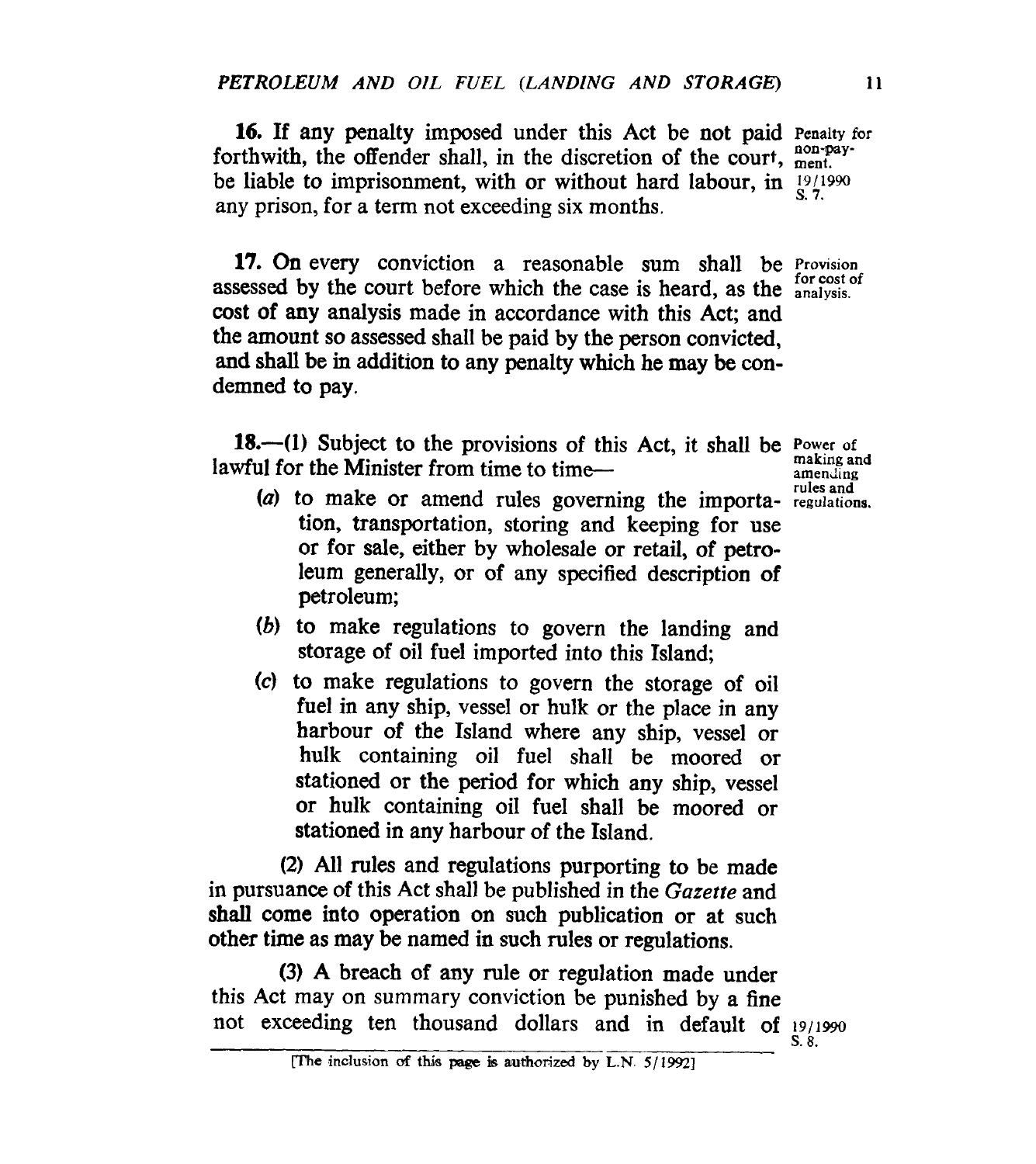payment by imprisonment with or without hard labour for any period not exceeding three months.

**(4)** Rules and regulations made under this Act shall be **of** the same effect **as** if they were contained in this Act and shall be judicially noticed.

**Power** *to*  **make conditions that discrimination shall not be exercised.** 

**19.-(1)** Without prejudice to the generality **of** powers conferred on him by this Act it shall be lawful for the Minister in any regulations made under this Act to provide that permission to erect or to use a store for oil fuel shall be conditional on a sufficient guarantee being given that no discrimination **will** be exercised by the owner or occupier of such store for **oil** fuel or by any of his servants in the supply of oil fuel **in** favour or *to* the prejudice of any particular person.

**Summary enforcement of penalties.**  *191* **1990 s.** *9.* 

(2) The Minister may attach penalties, not exceeding one thousand dollars, for the breach of any rules or regulations made as aforesaid and every such penalty may be enforced summarily in a Resident Magistrate's Court.

Returns **an'd information to be furnished.**  *191* **1990 s. 1,l.** 

20.-(1) Every person who is licensed under this Act to sell motor spirit by retail and who operates a petroleum filling station (hereinafter referred to as a "retailer") and every person who supplies motor spirit to a retailer shall-

- *(a)* make such returns at such times;
- *(b)* keep such records in such form; and
- **(c)** furnish such information,

as may be required by the Commissioner of Customs and Excise or as may be prescribed by the Minister by regulations.

**(2) Any** person who fails to comply with subsection **(I)** or who, for any purpose connected with this Act, with intent to deceive- $-$ 

(a) makes, or causes to be made, any false declaration,<br>whether oral or written; or<br>The inclusion of this page is authorized by L.N.  $5/1992$ ]